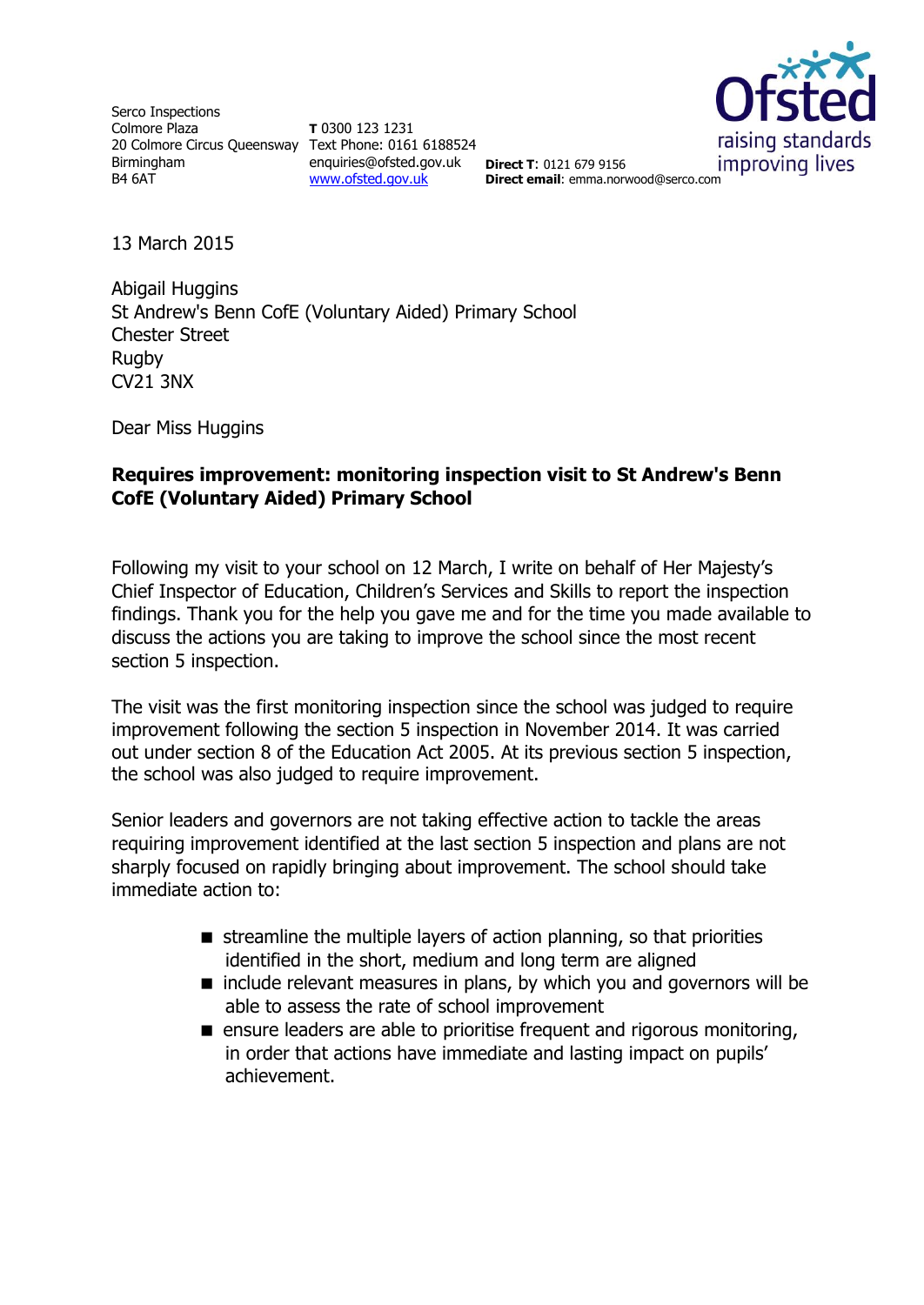

## **Evidence**

During the inspection, meetings were held with the headteacher, other senior leaders and other members of the governing body, including the Chair, to discuss the action taken since the last inspection. A telephone conversation was held with a representative of the local authority. The school improvement plan and other action plans were evaluated. Short visits were made to classrooms to look at pupils' learning and examine the work in their books. A number of documents was scrutinised, including records relating to the quality of teaching, pupil's achievement and rates of attendance.

# **Main findings**

You and other leaders have a clear understanding of the urgency with which the school needs to improve and show determination to make it happen. You and your deputy headteacher have identified the correct actions to take and show you can accurately judge whether actions have made a difference to pupils' learning. You have provided relevant training for teachers and offered coaching to help them improve the quality of their marking. Teachers have visited other schools to observe effective teaching. Nevertheless, these actions have not made enough difference. While some pupils are making better progress, achievement has not improved well enough for many.

Improvements in pupils' achievement are erratic because the quality of teaching remains highly variable. Some teachers lack the necessary skills to set work at the right level for pupils, so tasks are often too easy or too hard. Some teachers now expect pupils to work much harder and to produce work of good quality. This is not so in all classes. Some still accept small amounts of work and work that is untidy, which shows pupils have not focused enough on their learning. Pupils' books show that some teachers do not keep a close-enough check on how hard pupils are working in lessons, or whether they are finding the work challenging enough. Consequently, learning time is often wasted because some pupils spend too long repeating what they can already do, while others are left to struggle alone with tasks that are too demanding.

Most teachers are trying hard to mark pupils' work in accordance with the agreed policy and to follow the guidance you have given. This is having very mixed results. Some teachers now use marking well to guide pupils in making improvements in their writing and mathematics work. However, some teachers are struggling to do this effectively because they are less skilled at identifying precisely what it is that needs to improve. As a result, advice given to some pupils is not helpful and leads to little improvement. Some pupils' books demonstrate that a few teachers are sufficiently skilled at using marking effectively, but do not do so often enough to make a real difference to pupils' progress.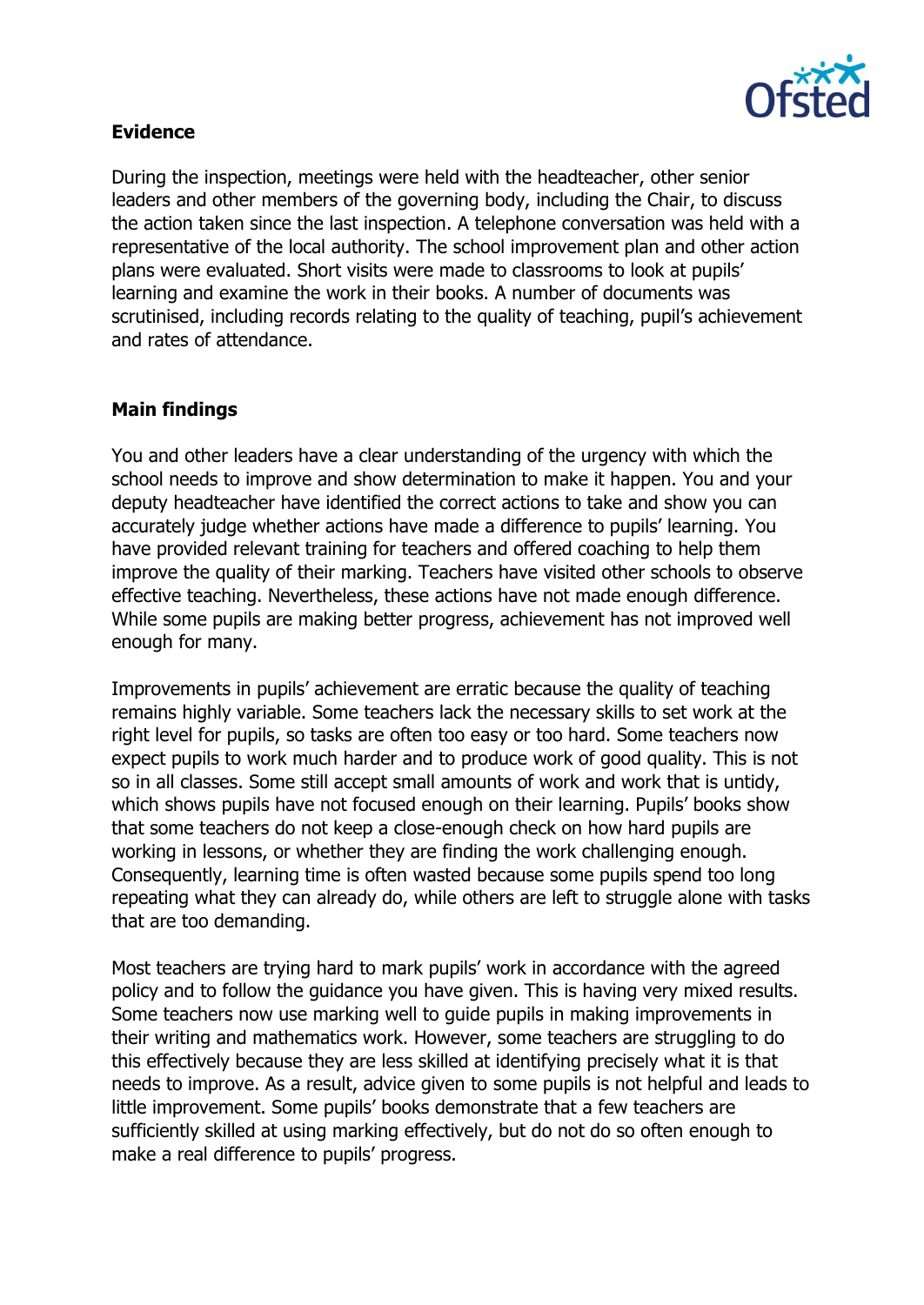

You have established clear expectations about how you will judge whether teaching is good enough and you give helpful advice to teachers to support them in meeting these standards. Nevertheless, these expectations are not being met by all teachers. This has happened because you have not checked closely enough whether teachers are following this guidance or acting on the advice they have been given. While you and other leaders have carried out some checks on the quality of teaching, these have been too few and far between. Consequently, even though you show teachers what needs to improve, you have been unaware that some have not made the necessary changes. One reason why you have not given sufficient priority to such monitoring activities, is that some of the school's systems and processes are overly time consuming and can take up too much of your time.

One such system is the approach to creating action plans. Your current plan is too complicated. The layers of long, medium and short-term planning do not provide a coherent set of steps to achieve the rapid improvement that is necessary. This is because each tier of planning focuses on slightly different priorities and does not show precisely what will be achieved by when. This lack of measures to assess proposed improvement at key points over the coming months means that you and your governors are not in a position to judge whether actions are having sufficient impact on pupils' achievement. This is another reason why the rate of improvement has been too slow.

The governing body supports you well and has taken steps to help you achieve a stable level of staffing. Governors are aware of the challenges you face and of how quickly these need to be overcome. You provide governors with helpful information about pupils' achievement, which they use well to challenge you about the school's performance. Governors now check things out for themselves more frequently, such as by joining you in monitoring activities. However, communication mechanisms between school leaders and governors are not sharply defined. This sometimes results in your time not being used efficiently.

Ofsted may carry out further visits and, where necessary, provide further support and challenge to the school until its next section 5 inspection. At this visit, it was agreed that school leaders will attend HMI-led professional development activities to support aspects of monitoring and evaluation.

### **External support**

Since the section 5 inspection, the local authority has deployed a learning improvement officer to oversee improvement. His visits to the school keep him reasonably well informed about the progress being made, but the lack of key improvement measures in your action plans make it difficult to form a precise view about the rate of improvement.